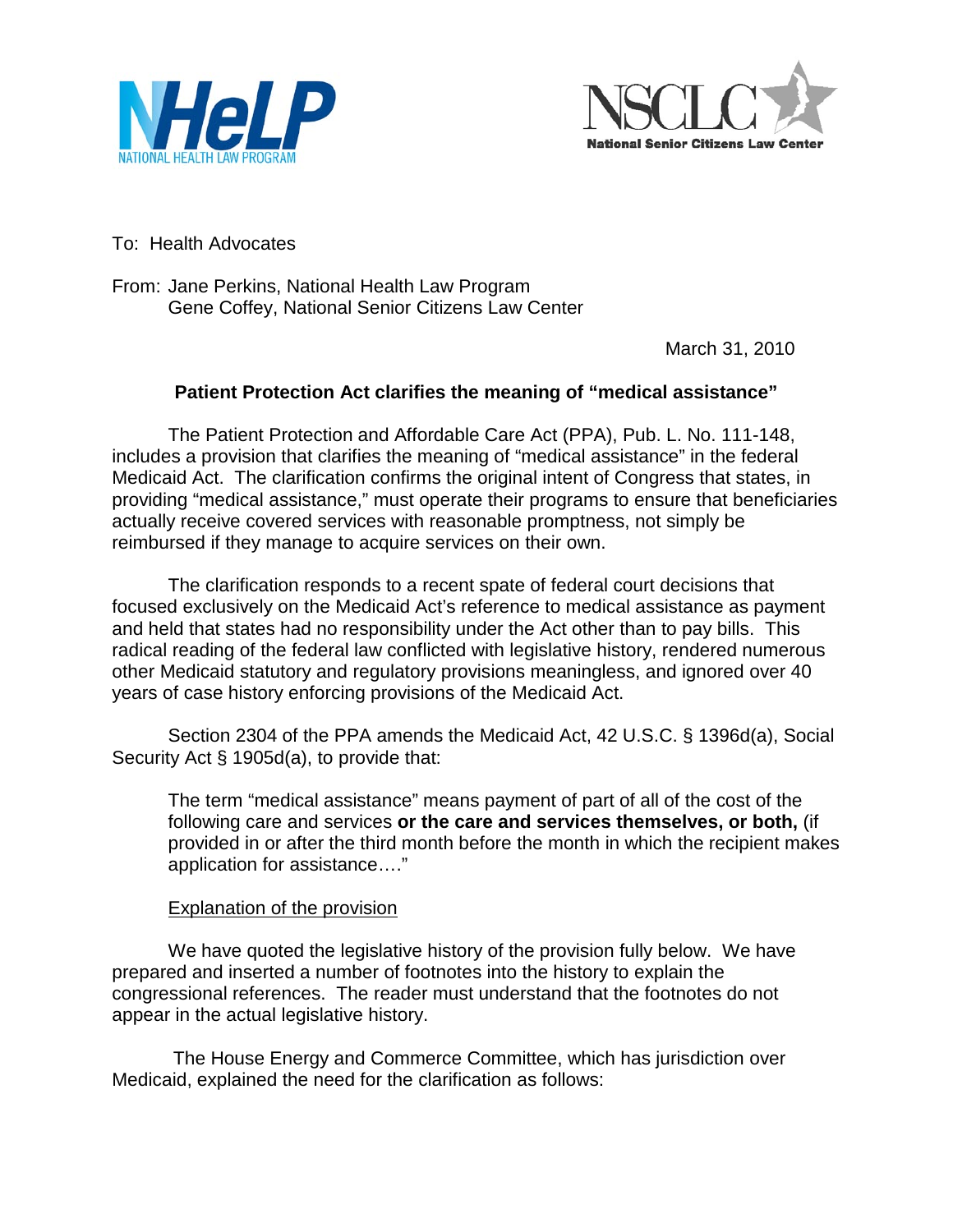The term ["medical assistance"] is expressly defined to refer to payment but has generally been understood to refer to both the funds provided to pay for care and services and to the care and services themselves. The Committee, which has legislative jurisdiction over Title XIX of the Social Security Act, has always understood the term to have this combined meaning. [<sup>1</sup>] Four decades of regulations and guidance from the program's administering agency, the Department of Health and Human Services, have presumed such an understanding and the Congress has never given contrary indications.[<sup>2</sup>]

Some recent court opinions have, however, questioned the longstanding practice of using the term "medical assistance" to refer to both the payment for services and the provision of the services themselves.<sup>[3</sup>] These opinions have read the term to refer only to payment; this reading makes some aspects of the rest of Title XIX difficult and, in at least one case, absurd.<sup>[4</sup>] If the term meant

<sup>2</sup> See, e.g., 42 C.F.R. § 440.210(a) ("A State plan must specify that, at a minimum, categorically needy recipients are furnished the following services...."); Id. at § 440.220 (same, with respect to medically needy beneficiaries); Id. at  $\S$  440.230(a) (requiring state to "specify the amount, duration, and scope of each service that it provides") (emphasis added).

 $3$  See Equal Access for El Paso v. Hawkins, 562 F.3d 724, 728 (5th Cir. 2009) (finding reasonable promptness provision only required state to make reasonably prompt payments for services received and did not require state to take steps to ensure that recipients actually receive prompt medical care and services); Okla. Chap. of the Am. Acad. of Pediatrics v. Fogerty, 472 F.3d 1208, 1215 (10th Cir. 2006), cert. denied, 552 U.S. 813 (2007); Mandy R. v. Owens, 464 F.3d 1139 (10th Cir. 2006), cert. denied, 549 U.S. 1305 (2007); Westside Mothers v. Olszewski, 454 F.3d 532 (6th Cir. 2006) (remanding to allow plaintiffs to re-plead complaint); Bruggeman v. Blagojevich, 324 F.3d 906, 910 (7th Cir. 2003) (dicta, stating that "statutory reference to 'assistance' appears to have reference to *financial* assistance rather than to actual medical services").

<sup>4</sup> For example, 42 U.S.C. § 1396a(a)(23) requires that a state must "provide that (A) any individual eligible for medical assistance may obtain such assistance from any institution, agency, community pharmacy, or person, qualified to perform the service or services required…."). In this context, "medical assistance" can only mean services, for if it also meant payment, the statute would require participating providers to make payments to eligible individuals.This ignores that Medicaid is a vendor payment program that, for the most part,

ı

 $1$  For example, when amending the Early and Periodic Screening, Diagnosis and Treatment (EPSDT) provisions in 1989, the House Committee stated that "[t]he EPSDT benefit is, in effect, the Nation's largest preventive health *program* for children" and that the EPSDT provisions require that "each state must provide, at a minimum, ... EPSDT services." H.R. Rep. No. 247, 101st Cong.,1st Sess. 398-399 (1989), reprinted in 1989 U.S.C.C.A.N. 2124-25 (emphasis added). Accord S. Rep. 89-404, S. Rep No. 404, 89th Cong., 1st Sess. 1965, reprinted in 1965 U.S.C.C.A.N. 1943, 1950-51 (stating that "best interest of recipient" provision, 42 U.S.C. § 1396a(a)(19), was included "in order to provide some assurance that … the State will not administer the provisions for services in a way which adversely affects the availability or the quality of the care to be provided").